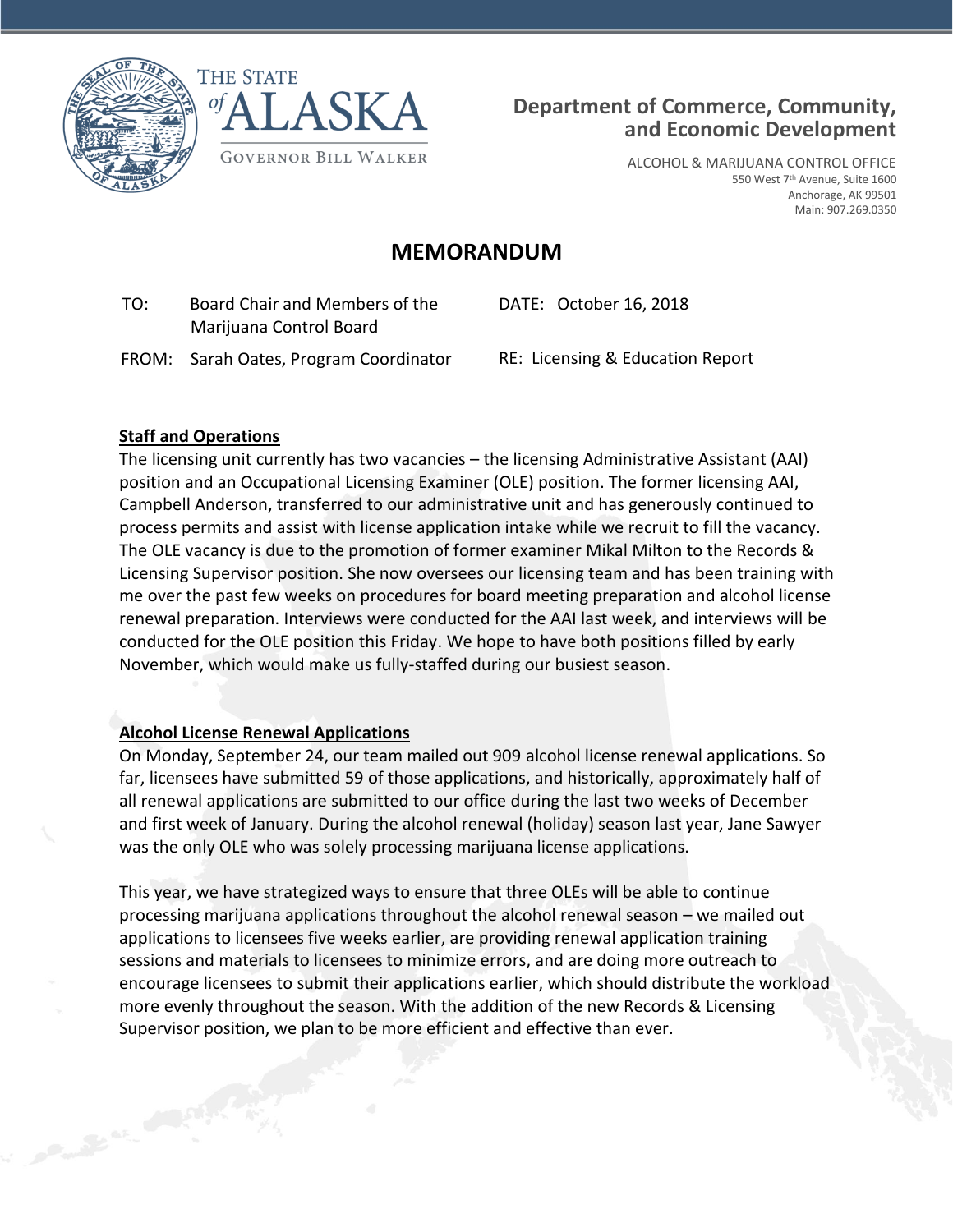



### **Education, Outreach, and Travel**

At the requests of multiple community councils, Local Government Specialist Jed Smith has been attending community council meetings to answer questions from community members about marijuana and alcohol regulation. He has provided training to a number of stakeholders' and licensee groups, and he has additional presentations scheduled over the next few months, including a regulatory update at the Alaska Municipal League's annual conference next month.

In two weeks, I will be participating on a panel at the Marijuana Management Symposium in Denver, Colorado, with regulators from Portland, Oregon and Denver, to discuss regulation of social consumption in our states.

#### **Revisions to Form MJ-04: Marijuana Cultivation Facility Operating Plan Supplemental**

Due to the fact that the current question on this form requires applicants/licensees to list all pesticides, fertilizers, and other additives all in one section, there has been confusion and difficulty in determining which products are pesticides, and which should be approved for use at a marijuana cultivation facility. The licensing team has worked closely with DEC's Pesticide Control Program Coordinator, Karin Hendrickson, on a solution. We determined it best to have a separate question on the form that is specific to pesticides, and she recommended that we request EPA registration numbers, if available, for all pesticide products. The revised questions are highlighted on the bottom of page 3 in Tab 9.

#### **Minor Revisions to Forms; Consideration of Delegation**

Minor revisions have been made to some of the other forms to either provide clarity or to conform to adopted regulation changes. I would recommend that the Board delegate to the director and staff the authority to make minor revisions to existing forms for those purposes, with only major changes to be brought to you for approval.

If the Board does not wish to delegate any approval authority to the staff for form revisions, I will bring the other nine revised forms to the December meeting for approval.

#### **Approval of Form MJ-27: Marijuana from Unlicensed Source**

On October 20, 2018, regulatory changes will become effective regarding the legal introduction of new strains from an unlicensed source to a licensed cultivation facility's inventory (specifically, the addition of subsection (9) to 3 AAC 306.405(a)). These regulations allow a cultivator to receive – without compensation and from a person 21 years of age or older – up to six clones or cuttings, or up to ten seeds. The language has specific requirements, including the necessity for the licensee to obtain written approval from the director on a form prescribed by the Board. A draft version of Form MJ-27 is provided in Tab 10 for your consideration.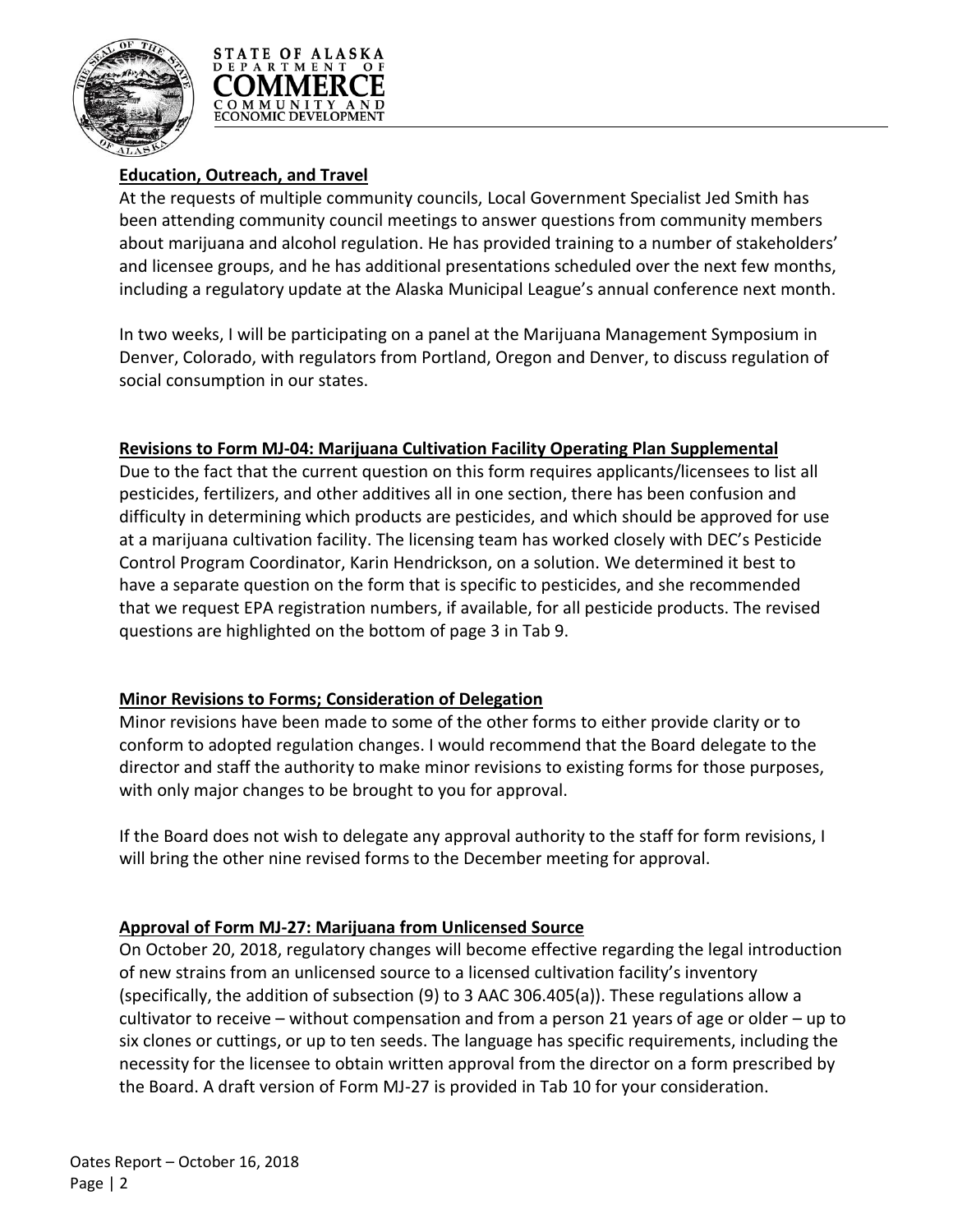



| 2018 Licensing & Education Statistics as of October 8, 2018 |        |  |  |  |  |
|-------------------------------------------------------------|--------|--|--|--|--|
| Alcohol licensing emails received/sent:                     | 48,447 |  |  |  |  |
| Alcohol event permit applications:                          | 1,122  |  |  |  |  |
| Alcohol new/transfer applications:                          | 275    |  |  |  |  |
| Alcohol renewal applications:                               | 1,030  |  |  |  |  |
| Marijuana licensing emails received/sent:                   | 31,695 |  |  |  |  |
| Marijuana new/transfer applications:                        | 167    |  |  |  |  |
| Marijuana renewal applications:                             | 213    |  |  |  |  |
| Local government/education emails:                          | 17,243 |  |  |  |  |

|                                    |                | <b>Limited</b> | <b>Standard</b> | Concen.        | <b>Product</b> |                |                |
|------------------------------------|----------------|----------------|-----------------|----------------|----------------|----------------|----------------|
| <b>Status</b>                      | <b>Testing</b> | Cult.          | Cult.           | Manuf.         | Manuf.         | <b>Retail</b>  | <b>Total</b>   |
| <b>Active - Operating</b>          | $\overline{2}$ | 66             | 93              | 5              | 16             | 71             | 253            |
| <b>Active - Pending Inspection</b> | 3              | 10             | 16              |                | 3              | 9              | 41             |
| <b>Delegated</b>                   |                | 16             | 17              | $\mathbf{1}$   | 5              | 9              | 48             |
| <b>Tabled</b>                      |                | 3              |                 |                |                | $\overline{2}$ | 5              |
| <b>Complete</b>                    |                | 5              | $\overline{7}$  | $\mathbf{1}$   | $\overline{2}$ | 5              | 20             |
| Incomplete                         |                | 5              |                 |                | $\overline{2}$ | 6              | 13             |
| Queue                              |                | 19             | 14              | $\overline{3}$ | 10             | 20             | 66             |
| <b>Initiated</b>                   | $\mathbf{1}$   | 71             | 60              | 18             | 42             | 55             | 247            |
| <b>New</b>                         |                | 6              | 13              | $\overline{4}$ | $\overline{4}$ | 11             | 38             |
| <b>Failed to Complete</b>          | $\overline{2}$ | 43             | 76              | 17             | 15             | 50             | 203            |
| <b>Denied</b>                      |                | $\overline{2}$ | 3               |                |                | 3              | 8              |
| <b>Surrendered</b>                 | $\mathbf{1}$   | 1              | 1               |                |                |                | 3              |
| <b>Revoked</b>                     |                |                |                 |                | $\mathbf{1}$   | $\mathbf{1}$   | $\overline{2}$ |
| <b>Rescinded</b>                   |                | $\overline{7}$ | 15              | $\overline{2}$ |                | $\overline{2}$ | 26             |
| <b>Void</b>                        | $\overline{7}$ | 56             | 58              | 13             | 29             | 52             | 215            |
| <b>Expired</b>                     |                | $\overline{2}$ | $\overline{2}$  |                |                | $\mathbf{1}$   | 5              |
| <b>Returned</b>                    |                |                |                 |                | $\mathbf{1}$   |                | $\mathbf{1}$   |
| <b>Total</b>                       | 16             | 312            | 375             | 64             | 130            | 296            | 1193           |

## **License Applications as of October 8, 2018**